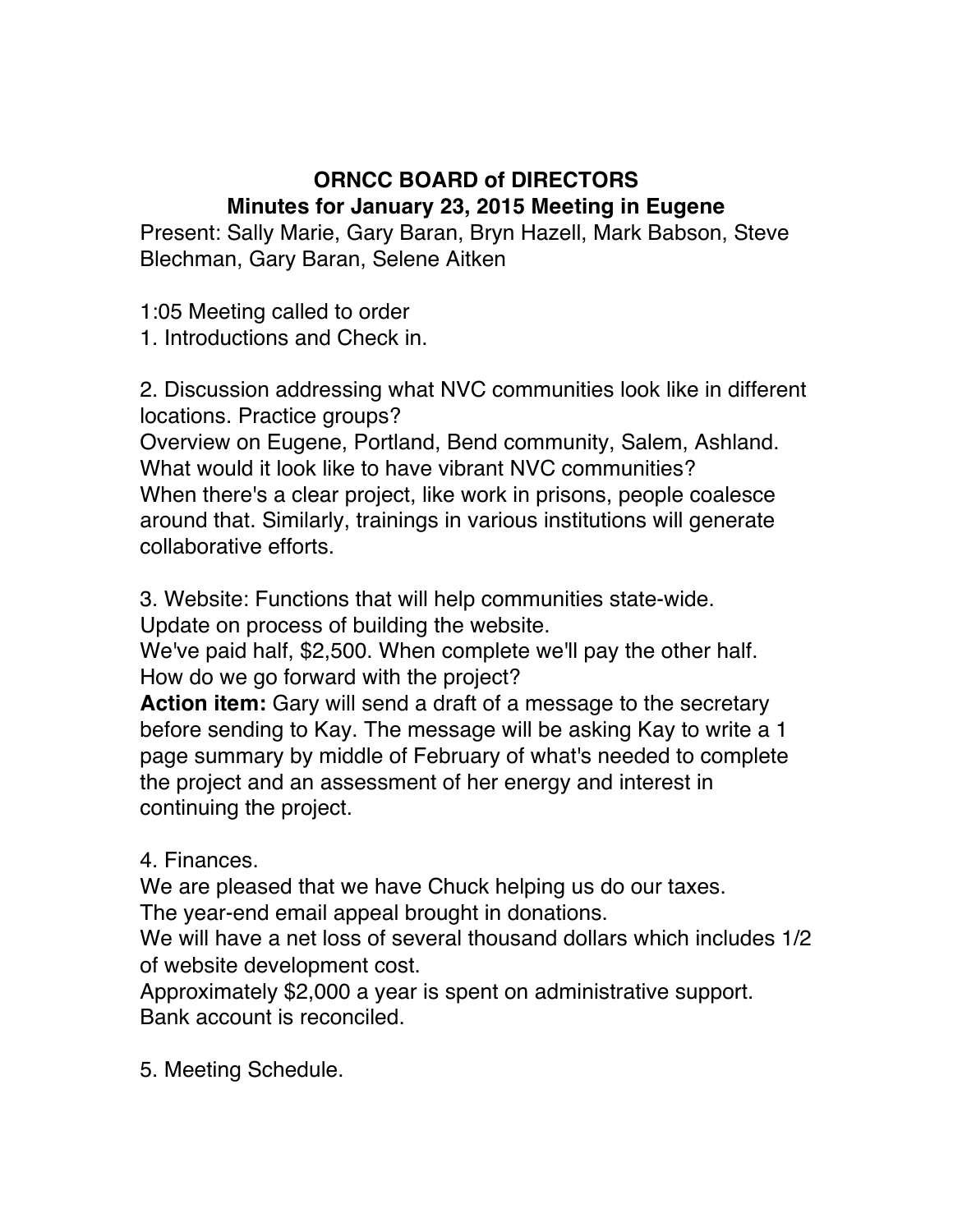Phone meetings have worked very efficiently for 4 of us. With 6 people we will agree to hold to conventions that will make calls run smoothly.

Meetings will be 3x a year in person and monthly by phone. Make the in person meetings correlate with something we're doing.

4. Hopes and dreams for 2015.

Bryn, Encourage a model along the lines of the Bend Peace Community where everything is done on a sliding scale and offered by volunteers. Is this how to build community? To do what we're passionate about? The Center for Compassionate Living. It's a 501.c3.They sell books at a profit.

Sarah Peyton's workshop in Eugene at the end of March might be an opportunity to network with others who share a vision of NVC community. Can offer support for people who want to step out and lead practice or skill building groups.

How can ORNCC create the conditions that foster people having the desire and courage to lead practice groups and trainings?

Picnics help people network and know there are other groups and that people can lead groups and teach even if they are not certified trainers.

Possibility of having in-person board meeting in a location where the Board can invite community members after the meeting to gather and receive support to offer NVC practice groups or teaching NVC. Empower people to put a group together.

In Eugene potential response network if there's focalization, leadership. Won't be hard to draw people to a gathering especially if it's free. Gary would help organize. Location? Maybe the Unitarian Universalist Church in Eugene. After the Sarah Peyton training? Looking at maybe Thursday evening week after Easter? Bryn might come and share about what has happened in Bend.

**Action Item**: Gary will discuss with Unitarians re availability of venue.